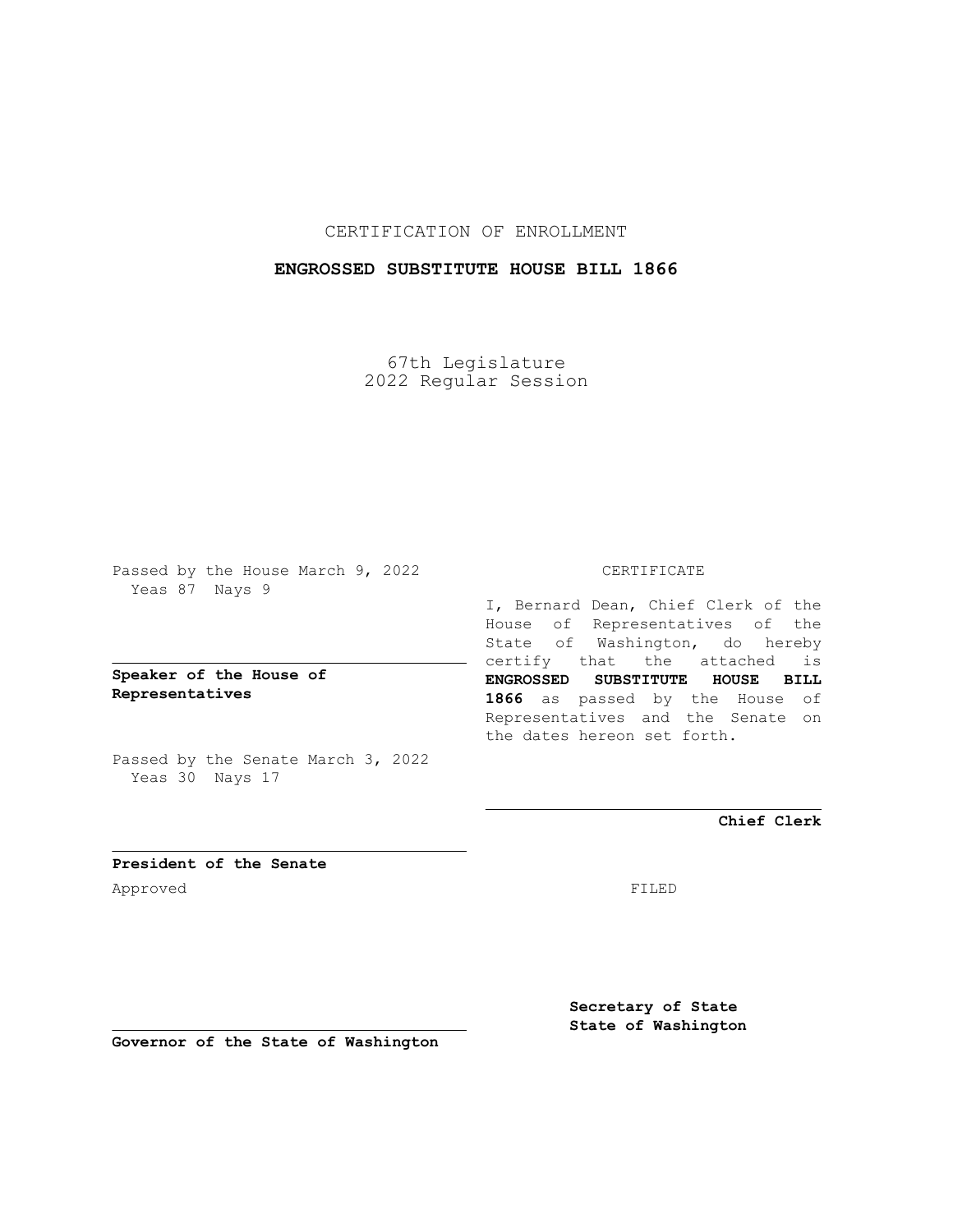## **ENGROSSED SUBSTITUTE HOUSE BILL 1866**

AS AMENDED BY THE SENATE

Passed Legislature - 2022 Regular Session

## **State of Washington 67th Legislature 2022 Regular Session**

**By** House Health Care & Wellness (originally sponsored by Representatives Chopp, Riccelli, Macri, Bateman, Davis, Fey, Goodman, Leavitt, Ortiz-Self, Peterson, Ramel, Ryu, Santos, Orwall, Wylie, Cody, Simmons, Slatter, Valdez, Wicks, Pollet, Taylor, Stonier, Ormsby, Hackney, Harris-Talley, and Frame)

READ FIRST TIME 02/03/22.

 AN ACT Relating to assisting persons receiving community support services through medical assistance programs to receive supportive housing; amending RCW 36.22.176; adding new sections to chapter 74.09 RCW; adding new sections to chapter 43.330 RCW; adding a new section 5 to chapter 44.28 RCW; and creating new sections.

6 BE IT ENACTED BY THE LEGISLATURE OF THE STATE OF WASHINGTON:

7 NEW SECTION. **Sec. 1.** (1) The legislature finds that:

 (a) The epidemic of homelessness apparent in communities throughout Washington is creating immense suffering. It is threatening the health of homeless families and individuals, sapping their human potential, eroding public confidence, and undermining the shared values that have driven our state's prosperity, including public safety and access to public streets, parks, and facilities;

 (b) In seeking to identify the causes of this epidemic, a large proportion of those unsheltered also suffer from serious behavioral health or physical health conditions that will inevitably grow worse 17 without timely and effective health care;

18 (c) Housing is an indispensable element of effective health care. 19 Stable housing is a prerequisite to addressing behavioral health 20 needs and lack of housing is a precursor to poor health outcomes;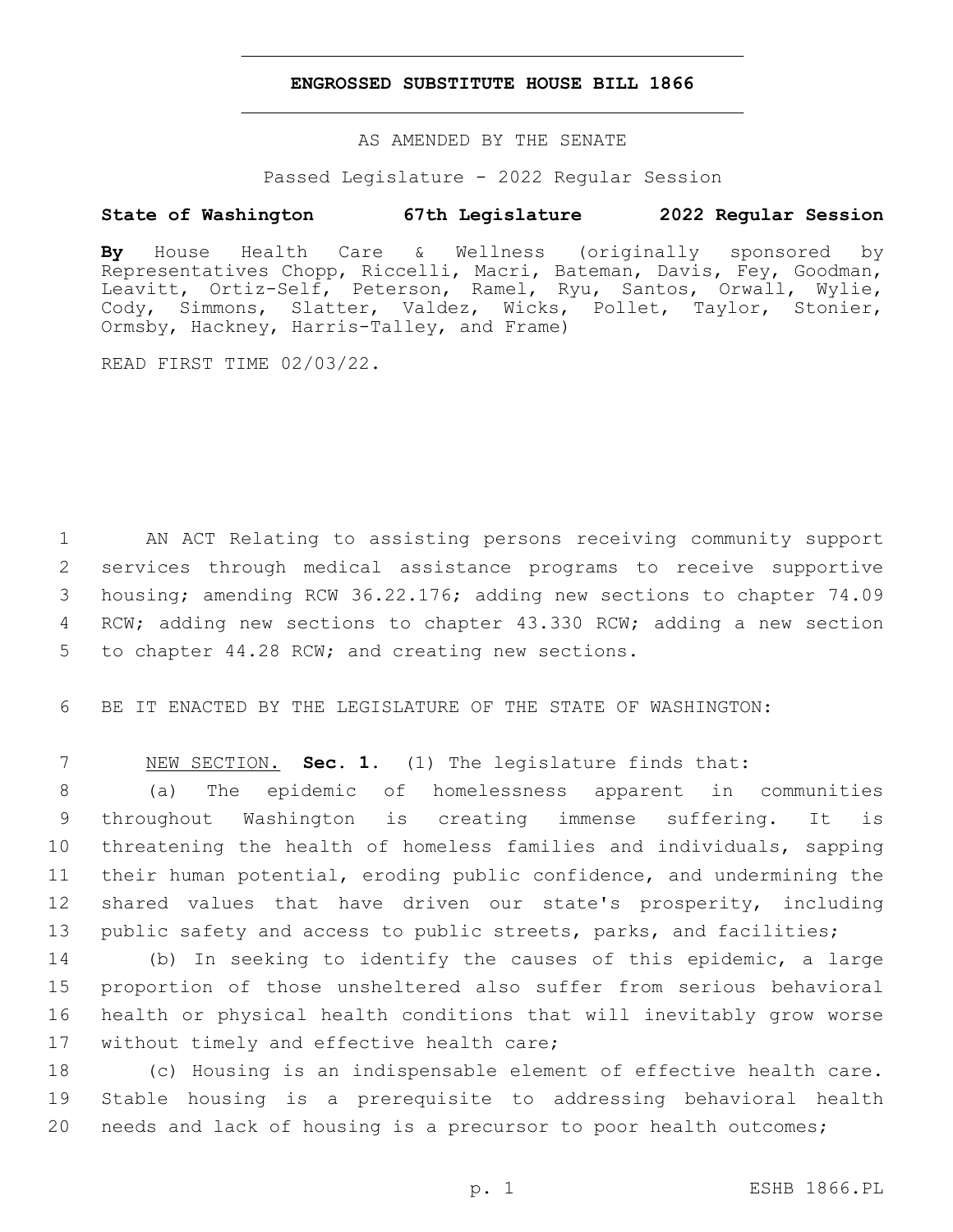(d) A home, health care, and wellness are fundamental for 2 Washington residents;

 (e) Reducing homelessness is a priority of the people of Washington state and that reducing homelessness through policy alignment and reform lessens fiscal impact to the state and improves 6 the economic vitality of our businesses;

 (f) The impact of this epidemic is falling most heavily on those communities that already suffer the most serious health disparities: Black, indigenous, people of color, and historically marginalized and underserved communities. It is a moral imperative to shelter 11 chronically homeless populations; and

 (g) Washington state has many of the tools needed to address this challenge, including a network of safety net health and behavioral health care providers in both urban and rural areas, an effective 15 system of health care coverage through apple health, and excellent public and nonprofit affordable housing providers. Yet far too many homeless families and individuals are going without the housing and health care resources they need because these tools have yet to be 19 combined in an effective way across the state.

 (2) It is the intent of the legislature to treat chronic homelessness as a medical condition and that the apple health and homes act address the needs of chronically homeless populations by pairing a health care problem with a health care solution.

 NEW SECTION. **Sec. 2.** A new section is added to chapter 74.09 25 RCW to read as follows:

 The definitions in this section apply throughout sections 3 and 4 27 of this act unless the context clearly requires otherwise.

 (1) "Community support services" means active search and 29 promotion of access to, and choice of, appropriate, safe, and affordable housing and ongoing supports to assure ongoing successful tenancy. The term includes, but is not limited to, services to medical assistance clients who are homeless or at risk of becoming homeless through outreach, engagement, and coordination of services with shelter and housing. The term includes benefits offered through the foundational community supports program established pursuant to the authority's federal waiver, entitled "medicaid transformation 37 project," as amended and reauthorized.

 (2) "Community support services provider" means a local entity that contracts with a coordinating entity to provide community

p. 2 ESHB 1866.PL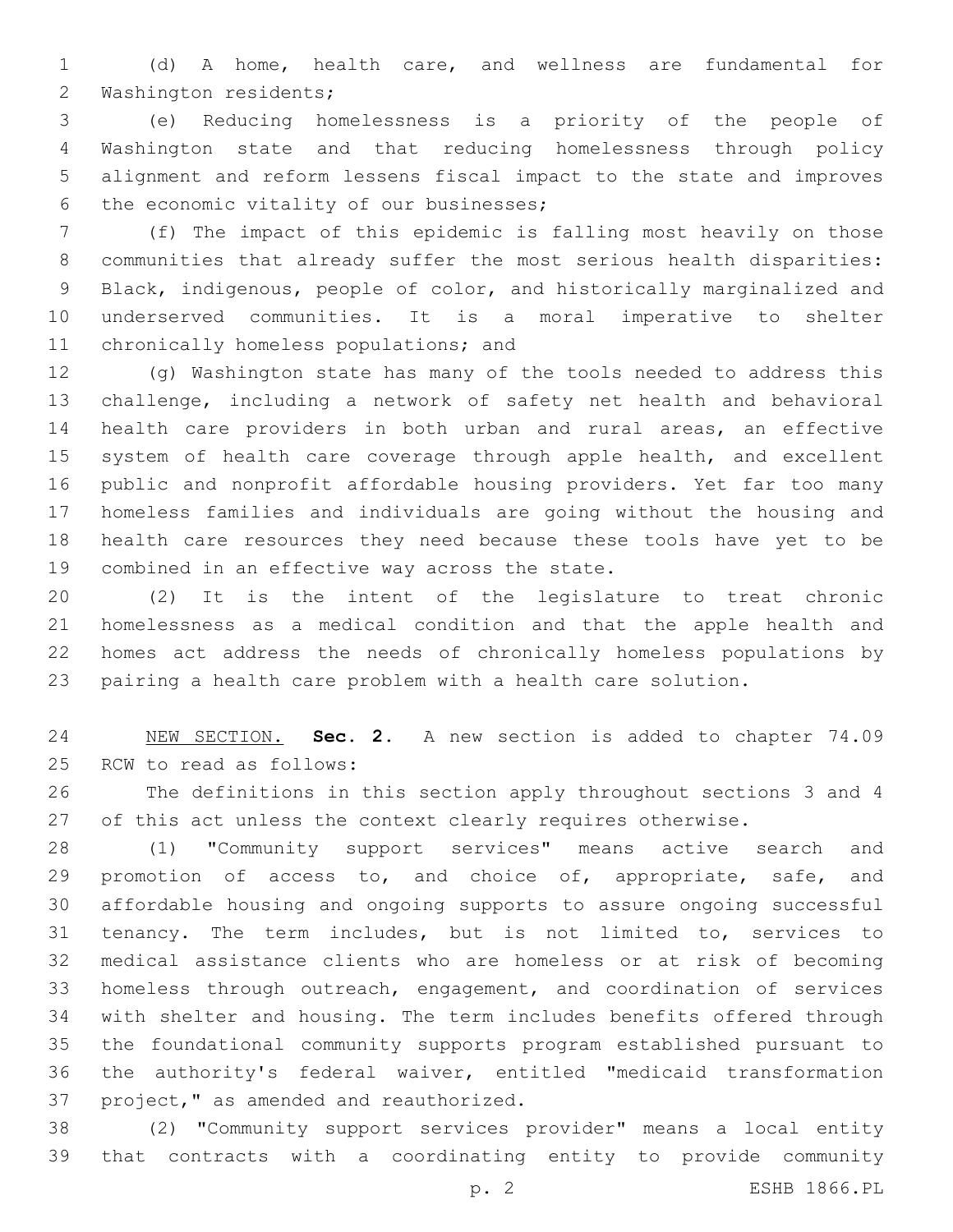support services. A community support services provider may also separately perform the functions of a housing provider.

 (3) "Coordinating entity" means one or more organizations, including medicaid managed care organizations, under contract with the authority to coordinate community support services as required under sections 3 and 4 of this act. There may only be one 7 coordinating entity per regional service area.

(4) "Department" means the department of commerce.

(5) "Homeless person" has the same meaning as in RCW 43.185C.010.

 (6) "Housing provider" means a public or private organization that supplies permanent supportive housing units consistent with RCW 36.70A.030 to meet the housing needs of homeless persons. A housing provider may supply permanent supportive housing in a site-based or scattered site arrangement using a variety of public, private, philanthropic, or tenant-based sources of funds to cover operating costs or rent. A housing provider may also perform the functions of a 17 community support services provider.

 (7) "Office" means the office of apple health and homes created 19 in section 5 of this act.

 (8) "Program" means the apple health and homes program 21 established in section 3 of this act.

 (9) "Permanent supportive housing" has the same meaning as in RCW 23 36.70A.030.

 NEW SECTION. **Sec. 3.** A new section is added to chapter 74.09 25 RCW to read as follows:

 (1) Subject to the availability of amounts appropriated for this specific purpose, the apple health and homes program is established to provide a permanent supportive housing benefit and a community support services benefit through a network of community support services providers for persons assessed with specific health needs 31 and risk factors.

 (a) The program shall operate through the collaboration of the department, the authority, the department of social and health services, local governments, the coordinating entity or entities, community support services providers, local housing providers, local health care entities, and community-based organizations in contact with potentially eligible individuals, to assure seamless integration of community support services, stable housing, and health care 39 services.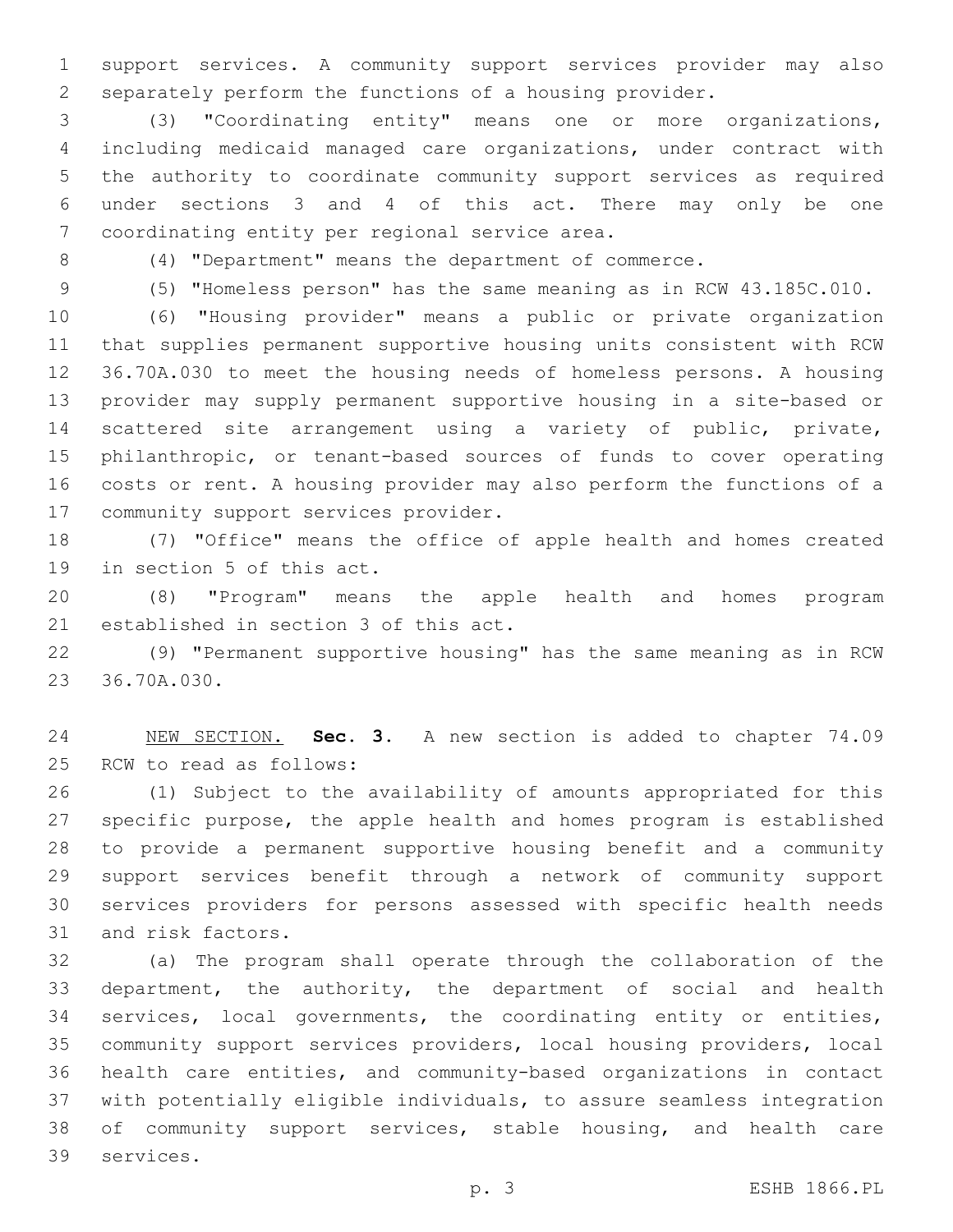(b) The entities operating the program shall coordinate resources, technical assistance, and capacity building efforts to help match eligible individuals with community support services, health care, including behavioral health care and long-term care 5 services, and stable housing.

 (2) To be eligible for community support services and permanent supportive housing under subsection (3) of this section, a person 8 must:

9 (a) Be 18 years of age or older;

 (b)(i) Be enrolled in a medical assistance program under this 11 chapter and eligible for community support services;

 (ii)(A) Have a countable income that is at or below 133 percent 13 of the federal poverty level, adjusted for family size, and determined annually by the federal department of health and human 15 services; and

 (B) Not be eligible for categorically needy medical assistance, as defined in the social security Title XIX state plan; or

 (iii) Be assessed as likely eligible for, but not yet enrolled in, a medical assistance program under this chapter due to the severity of behavioral health symptom acuity level which creates 21 barriers to accessing and receiving conventional services;

22 (c) Have been assessed:

 (i) By a licensed behavioral health agency to have a behavioral health need which is defined as meeting one or both of the following 25 criteria:

 (A) Having mental health needs, including a need for improvement, stabilization, or prevention of deterioration of functioning resulting from the presence of a mental illness; or

 (B) Having substance use disorder needs indicating the need for outpatient substance use disorder treatment which may be determined by an assessment using the American society of addiction medicine criteria or a similar assessment tool approved by the authority;

 (ii) By the department of social and health services as needing either assistance with at least three activities of daily living or hands-on assistance with at least one activity of daily living and have the preliminary determination confirmed by the department of social and health services through an in-person assessment conducted by the department of social and health services; or

 (iii) To be a homeless person with a long-continuing or indefinite physical condition requiring improvement, stabilization,

p. 4 ESHB 1866.PL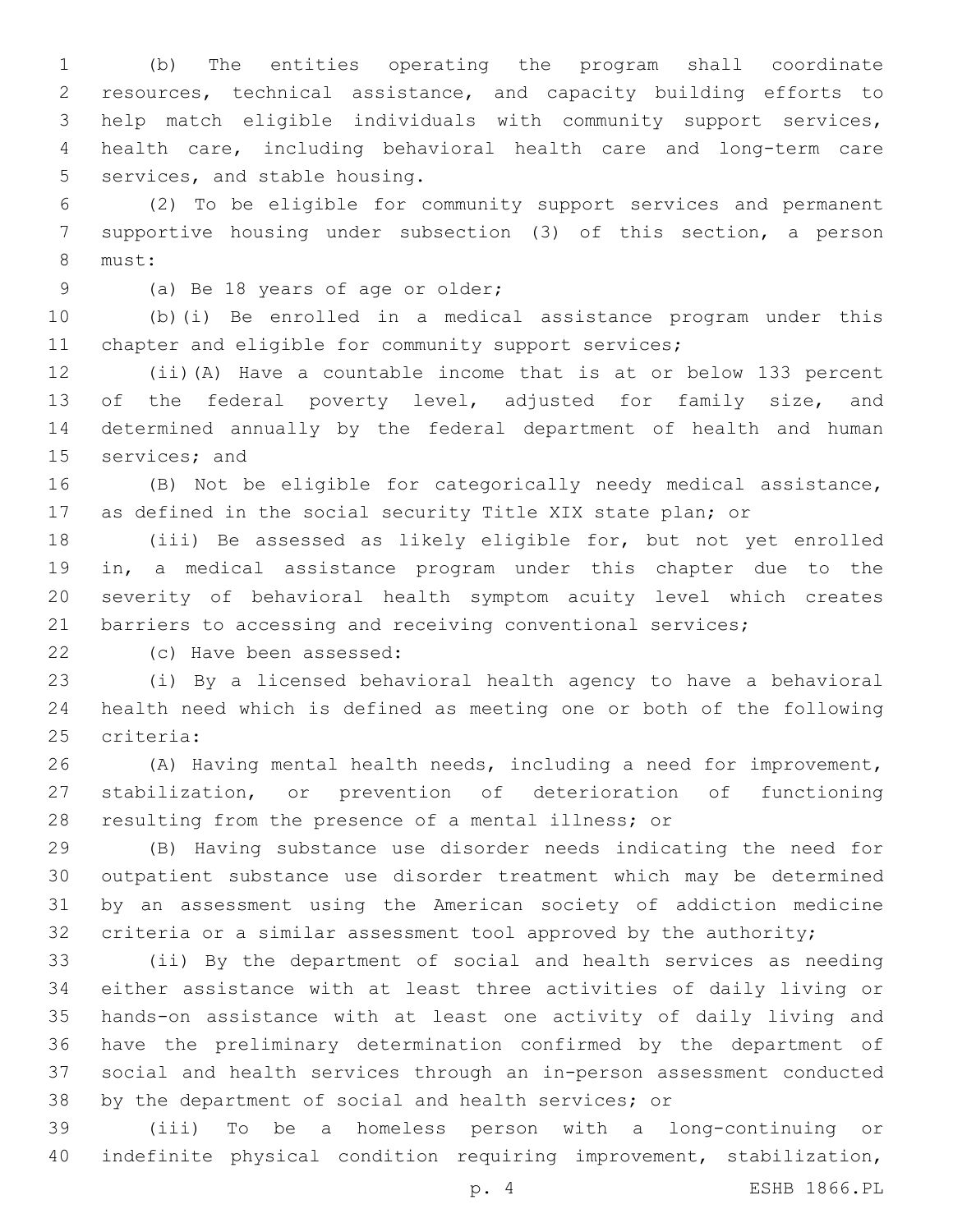or prevention of deterioration of functioning, including the ability 2 to live independently without support; and

(d) Have at least one of the following risk factors:

 (i)(A) Be a homeless person at the time of the eligibility determination for the program and have been homeless for 12 months 6 prior to the eligibility determination; or

 (B) Have been a homeless person on at least four separate occasions in the three years prior to the eligibility determination for the program, as long as the combined occasions equal at least 12 10 months;

 (ii) Have a history of frequent or lengthy institutional contact, including contact at institutional care facilities such as jails, substance use disorder or mental health treatment facilities, 14 hospitals, or skilled nursing facilities; or

 (iii) Have a history of frequent stays at adult residential care 16 facilities or residential treatment facilities.

 (3) Once a coordinating entity verifies that a person has met the eligibility criteria established in subsection (2) of this section, it must connect the eligible person with a community support services provider. The community support services provider must:

 (a) Deliver pretenancy support services to determine the person's specific housing needs and assist the person in identifying permanent supportive housing options that are appropriate and safe for the 24 person;

 (b) Fully incorporate the eligible person's available community support services into the case management services provided by the 27 community support services provider; and

 (c) Deliver ongoing tenancy-sustaining services to support the 29 person in maintaining successful tenancy.

 (4) Housing options offered to eligible participants may vary, subject to the availability of housing and funding.

 (5) The community support services benefit must be sustained or renewed in accordance with the eligibility standards in subsection (2) of this section, except that the standards related to homelessness shall be replaced with an assessment of the person's likelihood to become homeless in the event that the community support services benefit is terminated. The coordinating entity must adopt procedures to conduct community support services benefit renewals, 39 according to authority standards.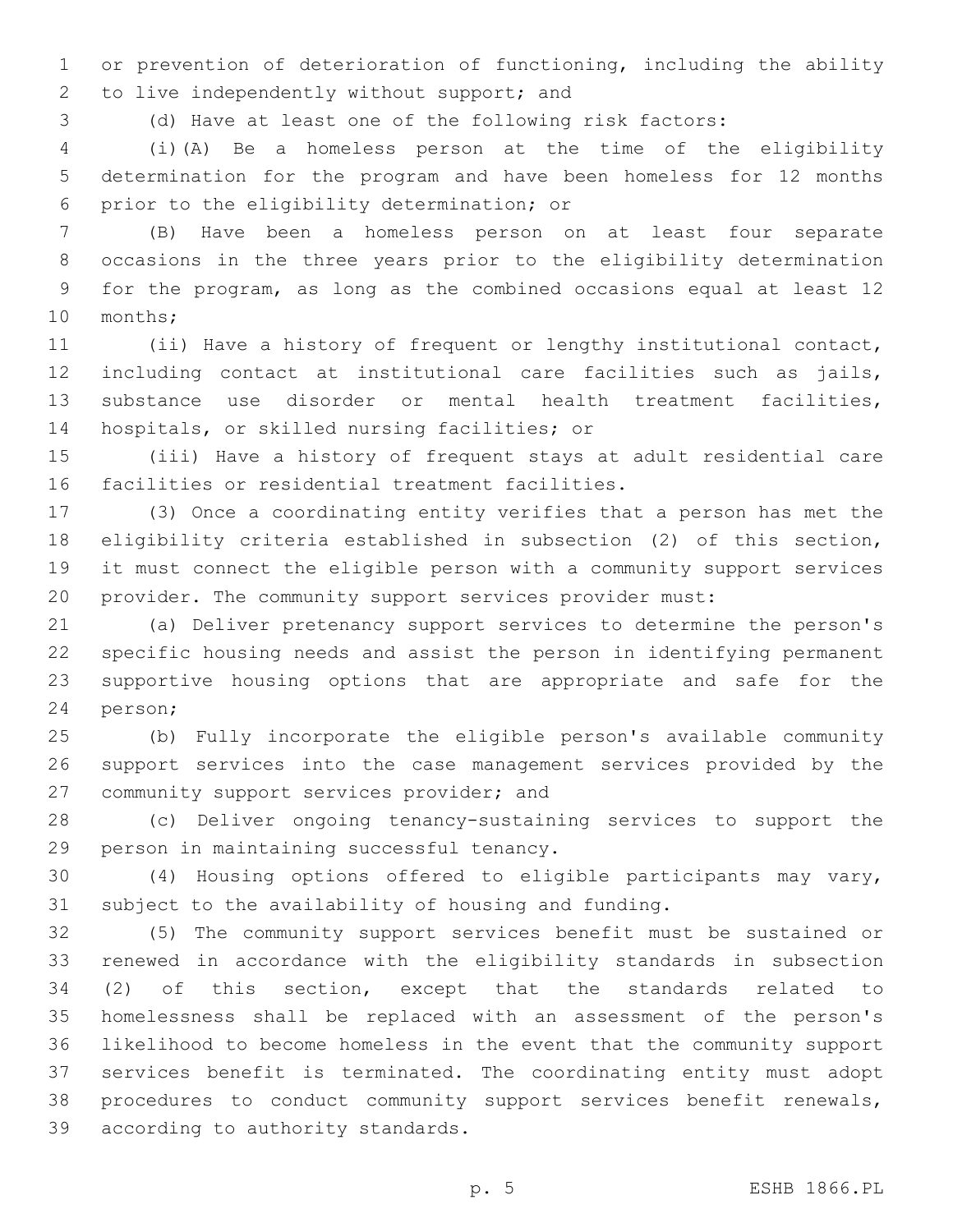NEW SECTION. **Sec. 4.** A new section is added to chapter 74.09 2 RCW to read as follows:

 (1) To establish and administer section 3 of this act, the 4 authority shall:

 (a)(i) Establish or amend a contract with a coordinating entity to:

 (A) Assure the availability of access to eligibility determinations services for community support services benefits and 9 permanent supportive housing benefits;

 (B) Verify that persons meet the eligibility standards of section 11  $3(2)$  of this act;

 (C) Coordinate enrollment in medical assistance programs for persons who meet the eligibility standards of section 3(2) of this act, except for actual enrollment in a medical assistance program 15 under this chapter; and

 (D) Coordinate with a network of community support services providers to arrange with local housing providers for the placement of an eligible person in permanent supportive housing appropriate to the person's needs and assure that community support services are provided to the person by a community support services provider.

 (ii) The primary role of the coordinating entity or entities is administrative and operational, while the authority shall establish the general policy parameters for the work of the coordinating entity 24 or entities.

 (iii) In selecting the coordinating entity or entities, the authority shall: Choose one or more organizations that are capable of coordinating access to both community support services and permanent supportive housing services to eligible persons under section 3 of this act; and select no more than one coordinating entity per region which is served by medicaid managed care organizations;

 (b) Report to the office for the ongoing monitoring of the 32 program; and

(c) Adopt any rules necessary to implement the program.

 (2) The authority shall establish a work group to provide feedback to the agency on its foundational community supports program as it aligns with the work of the housing benefit. The work group may include representatives of state agencies, behavioral health administrative services organizations, the coordinating entity or entities, and contracted agencies providing foundational community supports services. Topics may include, but are not limited to, best

p. 6 ESHB 1866.PL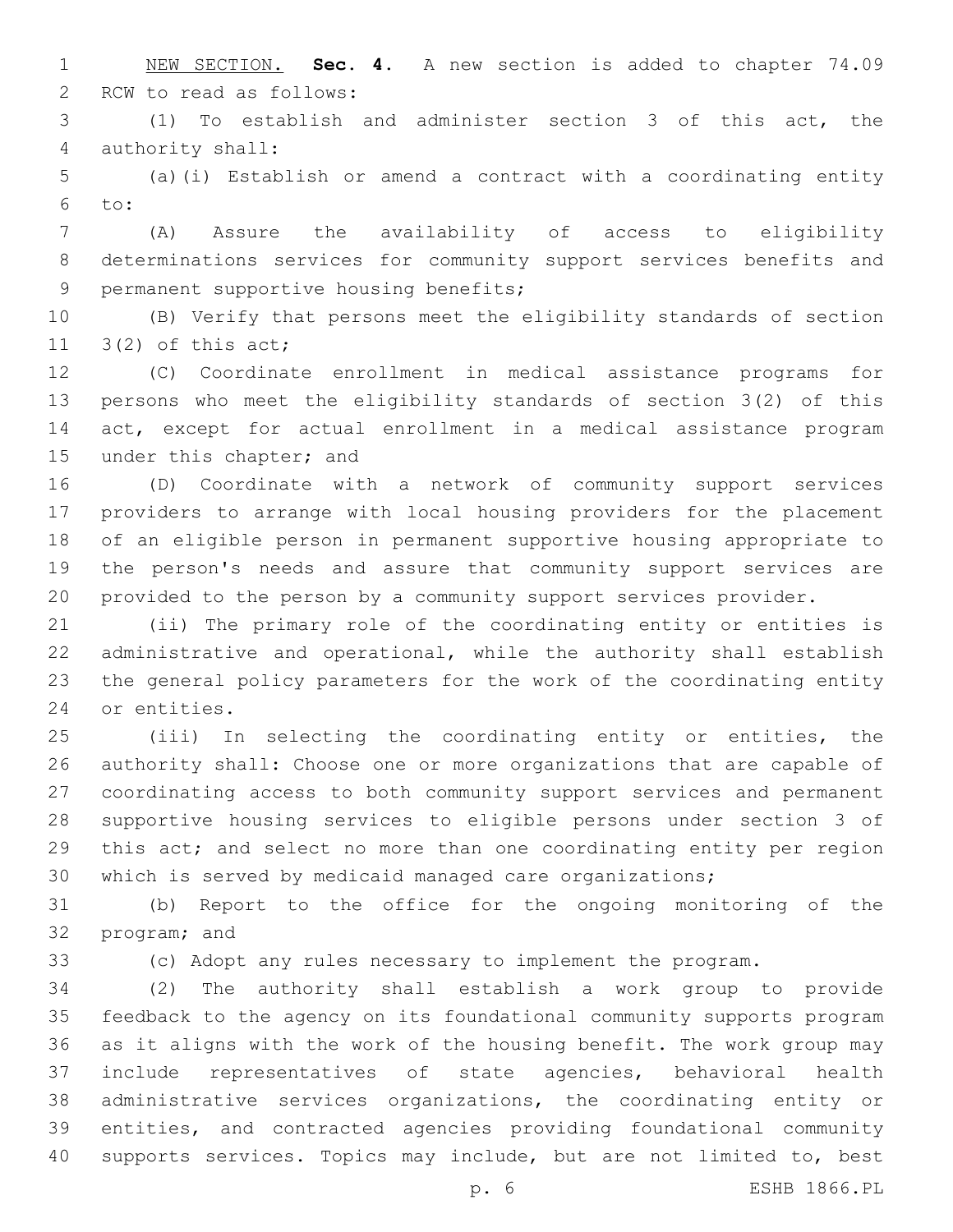practices in eligibility screening processes and case rate billing for foundational community supports housing, regional cost differentials, costs consistent with specialized needs, improved data access and data sharing with foundational community supports providers, and requirements related to the use of a common practice tool among community support services providers to integrate social determinants of health into service delivery. The authority, in consultation with foundational community supports providers and their stakeholders, shall engage each region on case management tools and programs, evaluate effectiveness, and inform the appropriate committees of the legislature on the use of case management tools. Case management shall also be a regular item of engagement in the work group. The authority shall convene the work group at least once each quarter and may expand upon, but not duplicate, existing work groups or advisory councils at the authority or other state agencies.

 (3) To support the goals of the program and the goals of other statewide initiatives to identify and address social needs, including efforts within the 1115 waiver renewal to advance health equity and health-related supports, the authority shall work with the office and the department of social and health services to research, identify, and implement statewide universal measures to identify and consider social determinants of health domains, including housing, food security, transportation, financial strain, and interpersonal safety. 24 The authority shall select an accredited or nationally vetted tool, including criteria for prioritization, for the community support services provider to use when making determinations about housing options and other support services to offer individuals eligible for the program. This screening and prioritization process may not exclude clients transitioning from inpatient or other behavioral health residential treatment settings. The authority shall inform the governor and the appropriate committees of the legislature on 32 progress to this end.

 (4)(a) The authority and the department may seek and accept funds from private and federal sources to support the purposes of the 35 program.

 (b) The authority shall seek approval from the federal department 37 of health and human services to:

 (i) Receive federal matching funds for administrative costs and services provided under the program to persons enrolled in medicaid;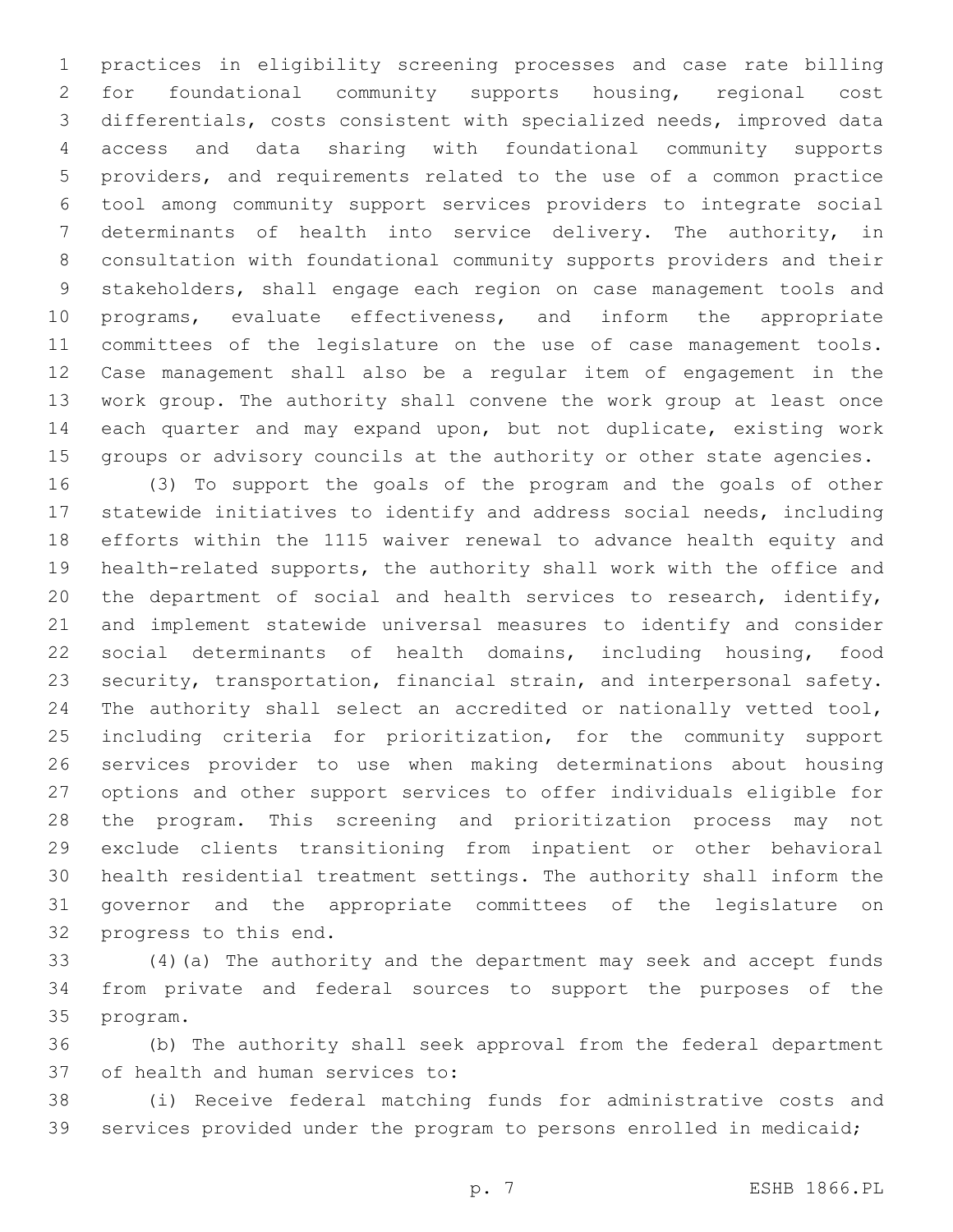(ii) Align the eligibility and benefit standards of the foundational community supports program established pursuant to the waiver, entitled "medicaid transformation project" and initially approved November 2017, between the authority and the federal centers for medicare and medicaid services, as amended and reauthorized, with the standards of the program, including extending the duration of the benefits under the foundational community supports program to not 8 less than 12 months; and

 (iii) Implement a medical and psychiatric respite care benefit 10 for certain persons enrolled in medicaid.

 (5)(a) By December 1, 2022, the authority and the office shall report to the governor and the legislature on preparedness for the first year of program implementation, including the estimated enrollment, estimated program costs, estimated supportive housing unit availability, funding availability for the program from all sources, efforts to improve billing and administrative burdens for foundational community supports providers, efforts to streamline continuity of care and system connection for persons who are potentially eligible for foundational community supports, and any statutory or budgetary needs to successfully implement the first year 21 of the program.

 (b) By December 1, 2023, the authority and the office shall report to the governor and the legislature on the progress of the first year of program implementation and preparedness for the second 25 year of program implementation.

 (c) By December 1, 2024, the authority and the office shall report to the governor and the legislature on the progress of the first two years of program implementation and preparedness for 29 ongoing housing acquisition and development.

 (d) By December 1, 2026, the authority and the office shall report to the governor and the legislature on the full implementation of the program, including the number of persons served by the program, available permanent supportive housing units, estimated unmet demand for the program, ongoing funding requirements for the program, and funding availability for the program from all sources. Beginning December 1, 2027, the authority and the office shall provide annual updates to the governor and the legislature on the 38 status of the program.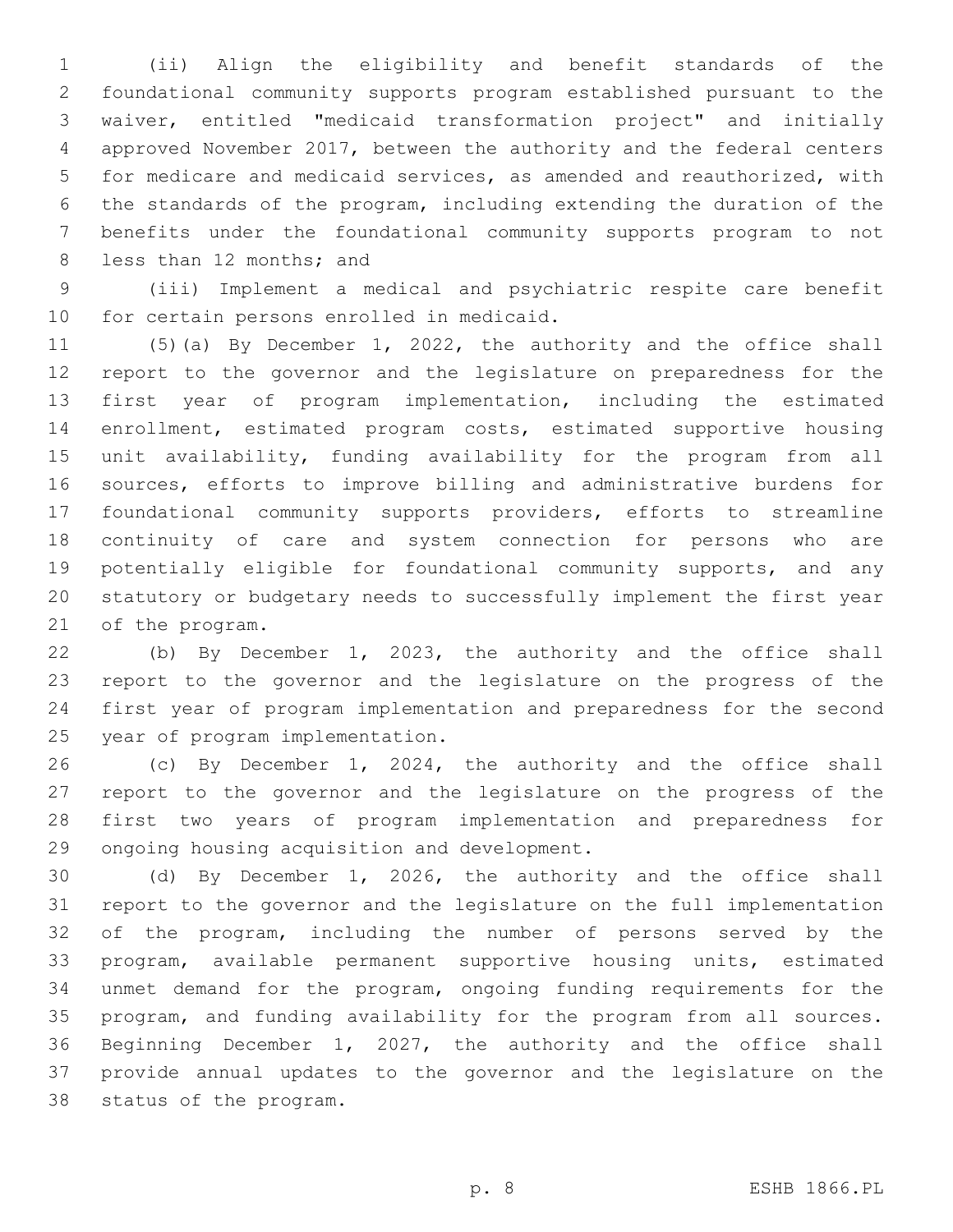NEW SECTION. **Sec. 5.** A new section is added to chapter 43.330 2 RCW to read as follows:

 (1) Subject to the availability of amounts appropriated for this specific purpose, there is created the office of apple health and 5 homes within the department.

 (2) Activities of the office of apple health and homes must be 7 carried out by a director of the office of apple health and homes, supervised by the director of the department or their designee.

 (3) The office of apple health and homes is responsible for leading efforts under this section and coordinating a spectrum of practice efforts related to providing permanent supportive housing, including leading efforts related to every aspect of creating housing, operating housing, obtaining services, and delivering those services to connect people with housing and maintain them in that 15 housing.

(4) The office of apple health and homes shall:

 (a) Subject to available funding, allocate funding for permanent supportive housing units sufficient in number to fulfill permanent supportive housing needs of persons determined to be eligible for the program by the coordinating entity or entities under section 3 of 21 this  $act;$ 

 (b) Collaborate with department divisions responsible for making awards or loans to appropriate housing providers to acquire, build, and operate the housing units, including but not limited to nonprofit community organizations, local counties and cities, public housing 26 authorities, and public development authorities;

 (c) Collaborate with the authority on administrative functions, oversight, and reporting requirements, as necessary to implement the apple health and homes program established under section 3 of this 30 act;

 (d) Establish metrics and collect racially disaggregated data from the authority and the department related to the program's effect on providing persons with permanent supportive housing, moving people into independent housing, long-term housing stability, improving health outcomes for people in the program, estimated reduced health care spending to the state on persons enrolled in the program, and outcomes related to social determinants of health;

 (e) Develop a publicly accessible dashboard to make key program outcomes available to the public. Key program outcomes include, but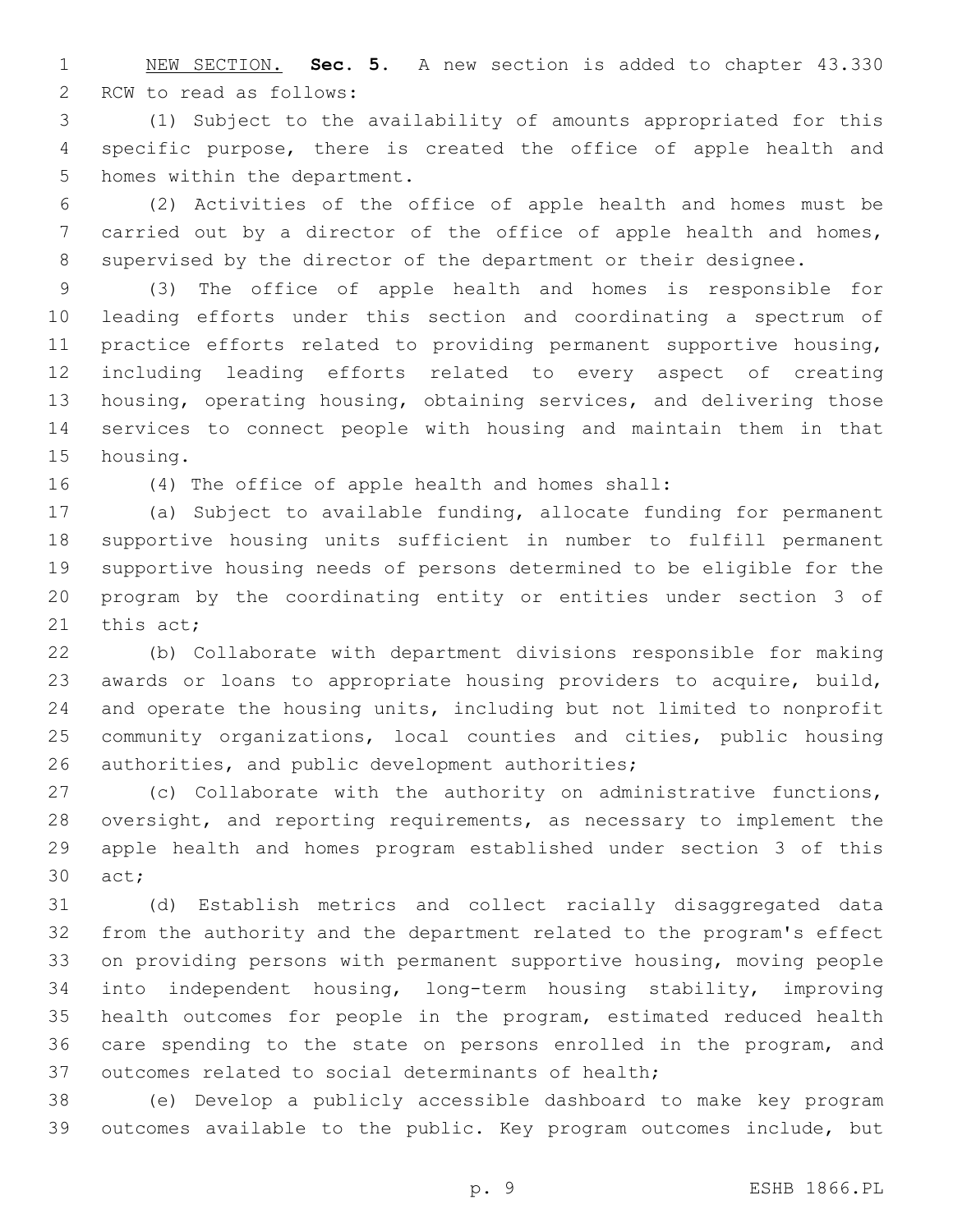are not limited to, the number of people served by the program and 2 the number of housing units created by the office;

 (f) Create work plans and establish milestones to achieve the goal of providing permanent supportive housing for all eligible 5 individuals; and

 (g) Oversee the allocation of community support services provider and housing provider capacity-building grants to further the state's interests of enhancing the ability of community support services providers and housing providers to deliver community support services and permanent supportive housing and assure that an initial infrastructure is established to create strong networks of community 12 support services providers and housing providers.

 (5) The office of apple health and homes must be operational no later than January 1, 2023. The department shall assure the coordination of the work of the office of apple health and homes with other offices within the department with similar or adjacent 17 authorities and functions.

18 (6) For the purposes of this section:

 (a) "Community support services provider" has the same meaning as 20 in section 2 of this act.

 (b) "Coordinating entity" has the same meaning as in section 2 of 22 this act.

 (c) "Housing provider" has the same meaning as in section 2 of 24 this act.

 (d) "Permanent supportive housing" has the same meaning as in 26 section 2 of this act.

 NEW SECTION. **Sec. 6.** A new section is added to chapter 43.330 28 RCW to read as follows:

 The apple health and homes account is created in the state treasury. Moneys in the account may be spent only after appropriation. Expenditures from the account may be used only for permanent supportive housing programs administered by the office created in section 5 of this act, including acquisition and development of permanent supportive housing units, operations, maintenance, and services costs of permanent supportive housing units, project-based vouchers, provider grants, and other purposes authorized by appropriations made in the operating budget. The department must prioritize allocating at least 10 percent of the expenditures from the account to organizations that serve and are

p. 10 ESHB 1866.PL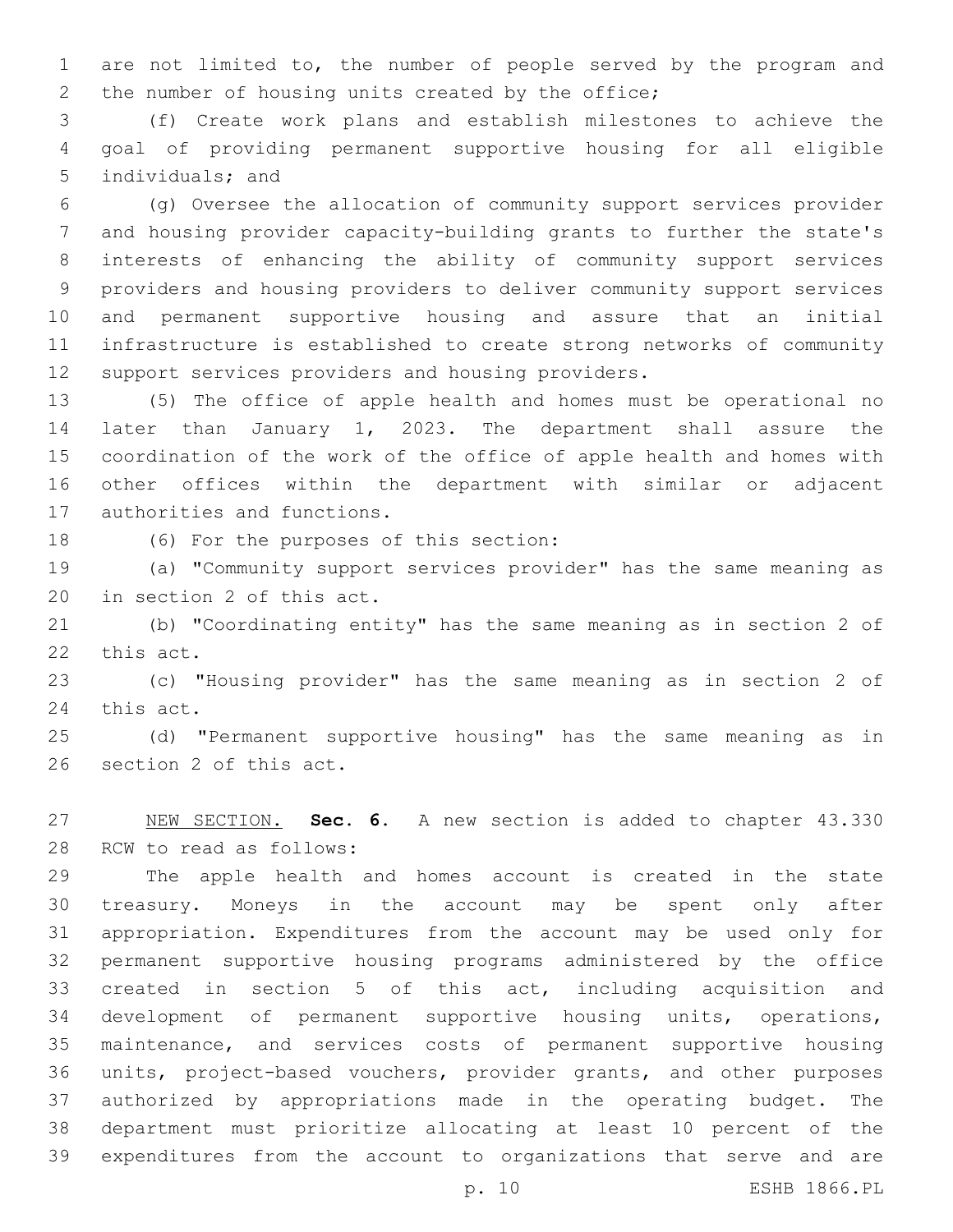substantially governed by individuals disproportionately impacted by homelessness and behavioral health conditions, including black, indigenous, and other people of color, lesbian, gay, bisexual, queer, transgender, and other gender diverse individuals. When selecting projects supported by funds from the account, the office shall balance the state's interest in quickly approving and financing projects, the degree to which the project will leverage other funds, 8 the extent to which the project promotes racial equity, and the extent to which the project will promote priorities of this act on a statewide basis, including in rural areas and in geographically 11 diverse parts of the state.

 **Sec. 7.** RCW 36.22.176 and 2021 c 214 s 1 are each amended to 13 read as follows:

 (1) Except as provided in subsection (2) of this section, a surcharge of \$100 must be charged by the county auditor for each document recorded, which is in addition to any other charge or surcharge allowed by law. The auditor must remit the funds to the state treasurer to be deposited and used as follows:

 (a) Twenty percent of funds must be deposited in the affordable housing for all account for operations, maintenance, and service costs for permanent supportive housing as defined in RCW 36.70A.030;

 (b) From July 1, 2021, through June 30, 2023, four percent of the funds must be deposited into the landlord mitigation program account created in RCW 43.31.615 for the purposes of RCW 43.31.605(1). Thereafter, two percent of funds must be deposited into the landlord mitigation program account created in RCW 43.31.615 for purposes of 27 RCW 43.31.605(1); ((and))

 (c)(i) The remainder of funds must be distributed to the home 29 security fund account, with no less than 60 percent of funds to be used for project-based vouchers for nonprofit housing providers or public housing authorities, housing services, rapid rehousing, 32 emergency housing, (( $\Theta$ )) acquisition, or operations, maintenance, and service costs for permanent supportive housing as defined in RCW 36.70A.030 for persons with disabilities. Permanent supportive housing programs administered by the office of apple health and homes created in section 5 of this act are also eligible to use these 37 funds. Priority for use must be given to ((project-based vouchers and related services, housing acquisition, or emergency housing, for)) 39 purposes intended to house persons who are chronically homeless or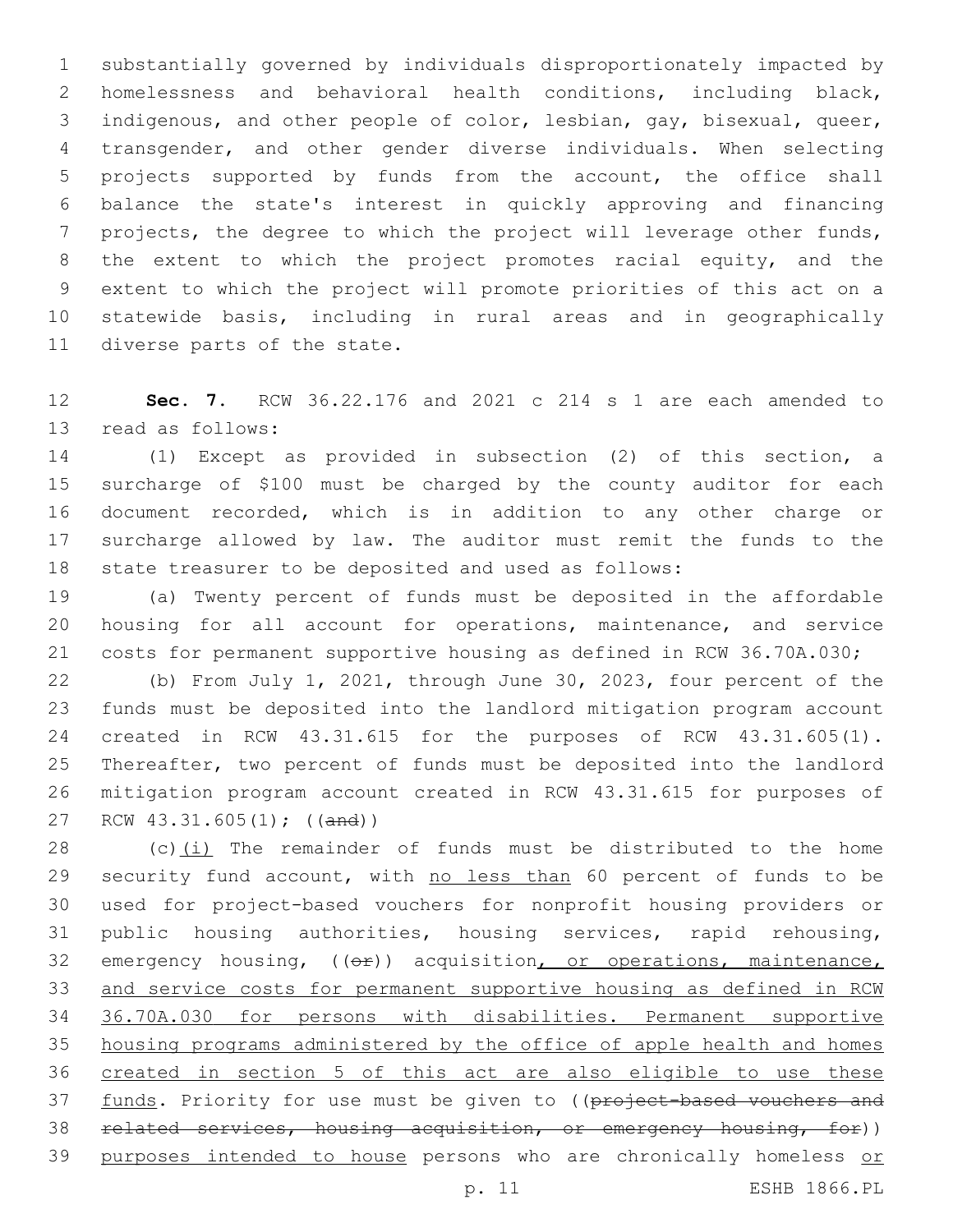maintain housing for individuals with disabilities and prior 2 experiences of homelessness, including families with children. ((At least 50 percent of persons receiving a project-based voucher, rapid rehousing, emergency housing, or benefiting from housing acquisition must be living unsheltered at the time of initial engagement.)) In addition, funds may be used for eviction prevention rental assistance pursuant to RCW 43.185C.185, foreclosure prevention services, dispute resolution center eviction prevention services, rental assistance for people experiencing homelessness, and tenant education and legal 10 assistance.

 (ii) The department shall provide counties with the right of first refusal to receive grant funds distributed under this 13 subsection (c). If a county refuses the funds or does not respond 14 within a time frame established by the department, the department 15 shall identify an alternative grantee. The alternative grantee shall distribute the funds in a manner that is in compliance with this chapter.

 (2) The surcharge imposed in this section does not apply to: (a) Assignments or substitutions of previously recorded deeds of trust; (b) documents recording a birth, marriage, divorce, or death; (c) any recorded documents otherwise exempted from a recording fee or additional surcharges under state law; (d) marriage licenses issued 23 by the county auditor; or (e) documents recording a federal, state, county, city, or water-sewer district, or wage lien or satisfaction 25 of lien.

 NEW SECTION. **Sec. 8.** Subject to amounts appropriated from the apple health and homes account created in section 6 of this act the department of commerce shall establish a rapid permanent supportive housing acquisition and development program to issue competitive financial assistance to eligible organizations under RCW 43.185A.040 and to public development authorities established under RCW 35.21.730 through 35.21.755, for the acquisition or the construction of permanent supportive housing units, subject to the following conditions and limitations:

 (1) Awards or loans provided under this section may be used to construct permanent supportive housing units or to acquire real property for quick conversion into permanent supportive housing units which may include predevelopment or development activities, renovation, and building update costs. Awards or loans provided under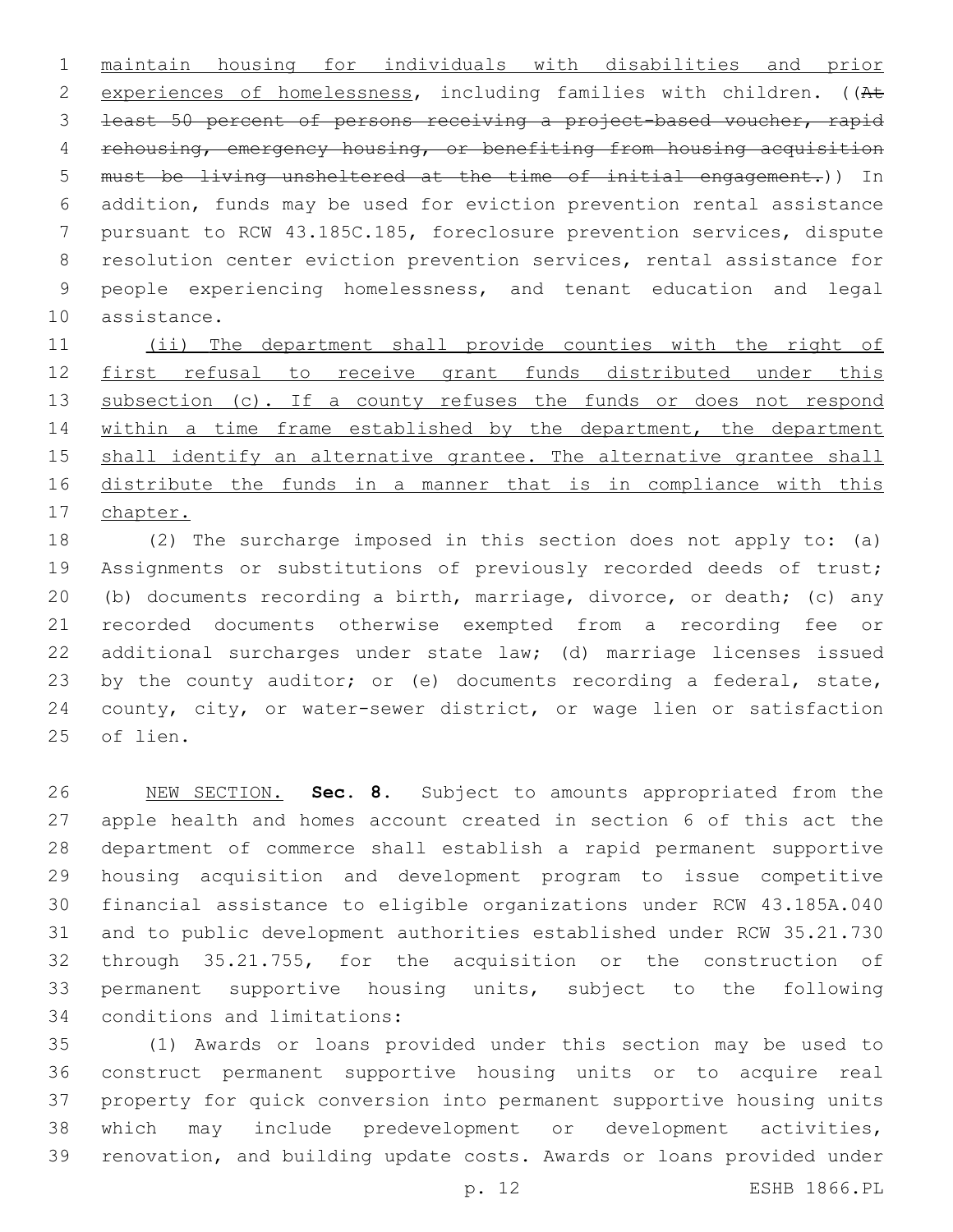this section may not be used for operating or maintenance costs associated with providing permanent supportive housing, supportive 3 services, or debt service.

 (2) Projects acquired or constructed under this section must serve individuals eligible for a community support services benefit through the apple health and homes program, as established in section 7 3 of this act.

 (3) The department of commerce shall establish criteria for the issuance of the awards or loans, including but not limited to:

 (a) The date upon which structural modifications or construction 11 would begin and the anticipated date of completion of the project;

 (b) A detailed estimate of the costs associated with the construction or acquisition and any updates or improvements necessary 14 to make the property habitable for its intended use;

 (c) A detailed estimate of the costs associated with opening the 16 units; and

 (d) A financial plan demonstrating the ability to maintain and operate the property and support its intended tenants through the end 19 of the award or loan contract.

 (4) The department of commerce shall provide a progress report on its website by June 1, 2023. The report must include:

 (a) The total number of applications and amount of funding 23 requested; and

 (b) A list and description of the projects approved for funding 25 including state funding, total project cost, number of units, and 26 anticipated completion date.

 (5)(a) The funding in this section shall be allocated on an ongoing basis until all funds are expended. The department of commerce shall dispense funds to qualifying applicants within 45 days of receipt of documentation from the applicant for qualifying uses and execution of any necessary contracts with the department in order to effect the purpose of rapid deployment of funds under this 33 section.

 (b) The department of commerce shall ensure that proposals that reach the greatest public benefit, as defined by the department, are prioritized. For the purposes of this subsection, "greatest public 37 benefit" must include, but is not limited to:

 (i) The greatest number of qualifying permanent supportive housing units created by the state investment, determined by